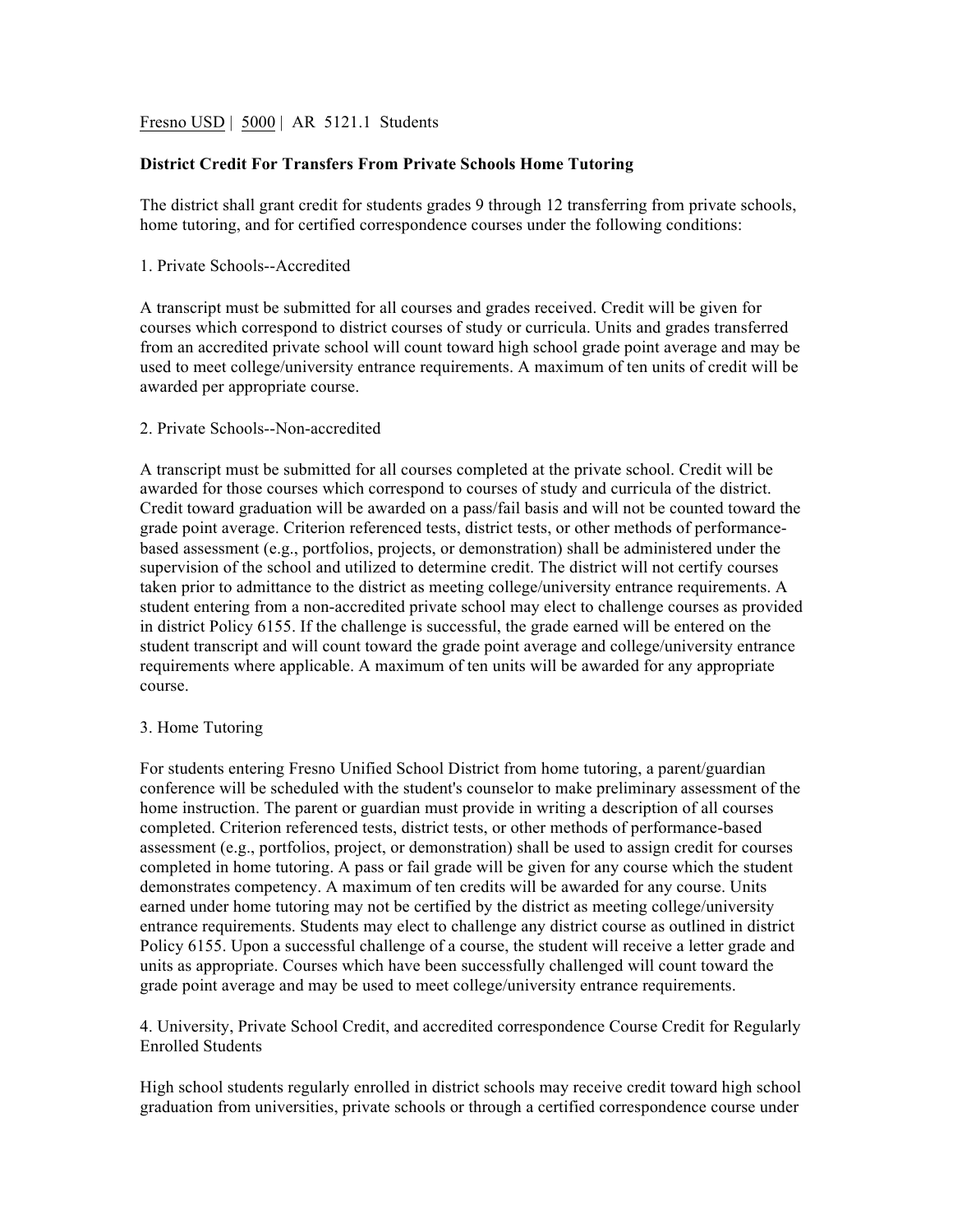the following conditions. Prior approval from the district must be obtained from the school. The request must be submitted on the district's Request for Credit for Private Instruction Form. The subject matter must correspond to course of study and curricula of the district. Verification of completion of course work must be received from the school or certified correspondence courses granting credit. Letter grades earned at a private accredited school or university will be recorded on the district transcript. For course work completed at a non-accredited school, the student shall demonstrate competency in the subject matter by examination or other means of performancebased assessment (e.g., demonstration, portfolio, or project). Private instruction course grades from non-accredited schools or certified correspondence courses will be recorded as either a pass or fail grade.

## 5. Credit for Foreign Exchange Programs/District Students

District students may receive credit for course work taken abroad provided prior approval is obtained from the school. The subject matter must correspond to courses of study currently in the district. Course work completed at those schools on the approved California Interscholastic Foundation Exchange Program list will be awarded credit upon verification of course work completed. District graduation requirements which cannot be completed abroad must be completed either through independent study or summer school prior to receipt of a diploma. For course work completed abroad in non-approved foreign programs, verification of completed course work must be provided, and the student will demonstrate proficiency by examination or other means of performance-based assessment (e.g., demonstration, portfolio, or projects).

## 6. Foreign Exchange Students Attending District Schools

Foreign exchange students attending district schools may receive credit toward high school graduation providing students furnish a transcript of course work taken abroad. Credit will be given for course work which corresponds to courses of study currently in the district. A maximum of ten units of credit will be awarded for any approved course. Foreign exchange students on an I-20 visa and who have not met all district graduation requirements, but who are classified as seniors in good standing, may participate in graduation ceremonies and receive a certificate of recognition.

Legal Reference:

CODE OF REGULATIONS, TITLE 5, Division 3, Chapter 7

1600-1633 Measurement of credit toward graduation from grade 12

EDUCATION CODE, Article 3--STUDENTS EXEMPT

48220 Classes of Children Exempted

48222 Attendance in Private School

48224 Instruction by Tutor

Regulation FRESNO UNIFIED SCHOOL DISTRICT